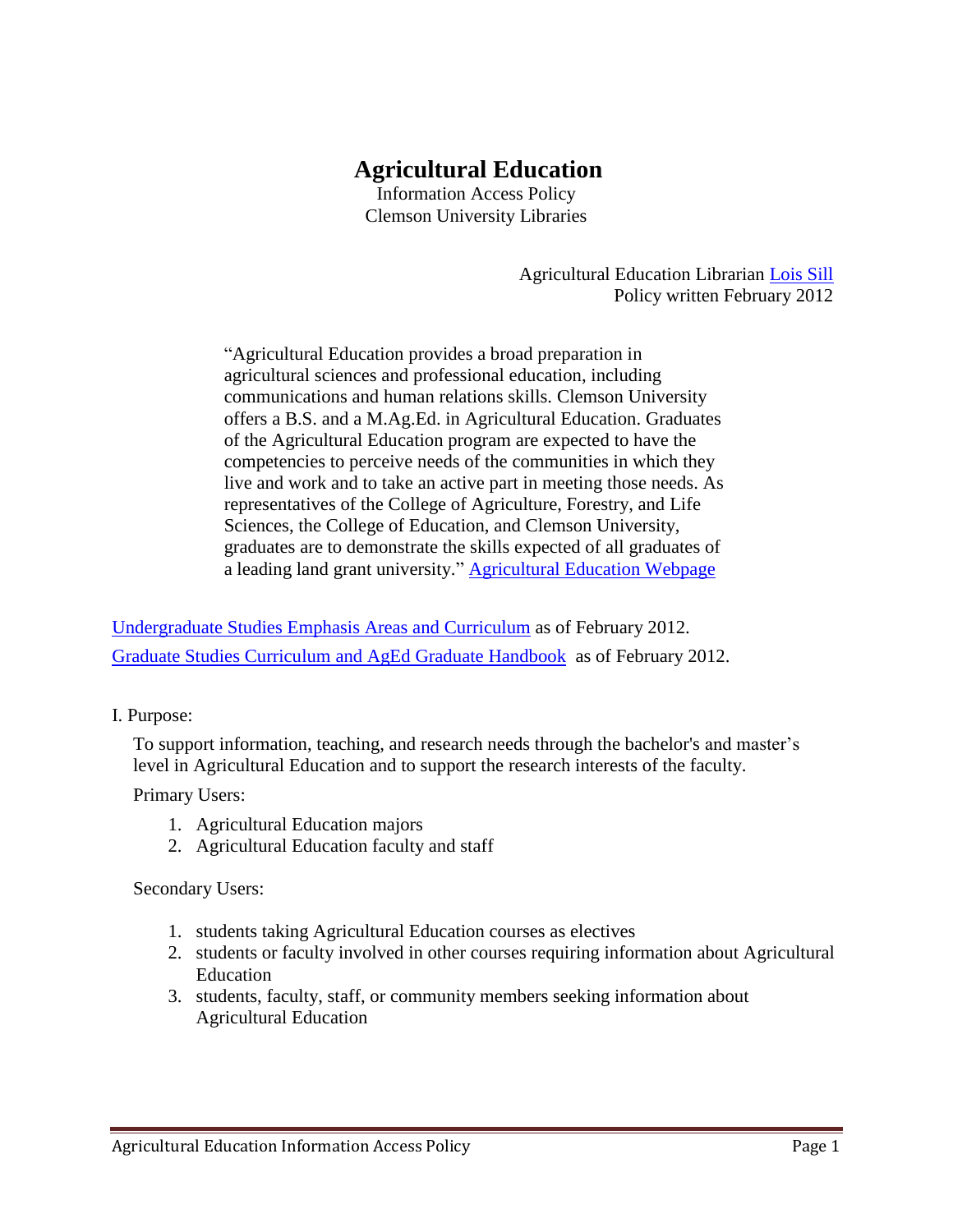## II. Collection Management and Parameters

A. Languages

English is the predominant language. If materials in other languages are collected they must generally contain information not readily available in English.

B. Geographic Areas

Much of the material in Agricultural Educations describes subjects which are independent of geography. Some degree of comprehensive coverage is attempted in local (North Carolina, South Carolina, Georgia) and issues specific to the Southeastern United States.

## C. Chronological Boundaries

Most books considered for purchase are current; materials published prior to the most recent five years are purchased very selectively.

D. Format of Materials Collected

Monographic material purchased will primarily be English language print sources and electronic format, if available. Journals, handbooks, manuals, and encyclopedias will be in electronic format, if available. Materials in languages other than English will be collected only upon specific request. Scholarly, technical and professional treatments are emphasized. DVDs will be purchased as requested by faculty.

- E. The following materials will be excluded unless there is an extraordinary need and/or a specific request.
	- 1. Workbooks
	- 2. Computer software
	- 3. Rare materials
	- 4. Textbooks
- F. Weeding Guidelines

Monographic material, with an imprint of 1997 or earlier, which has not circulated for the last ten years, will be reviewed for weeding. Statistical reports are available for review of these titles. If a book has not circulated and is historically important, Special Collections will be asked to house it. If Special Collections does not take the item, storage will be considered if the item is rare or unique to Clemson.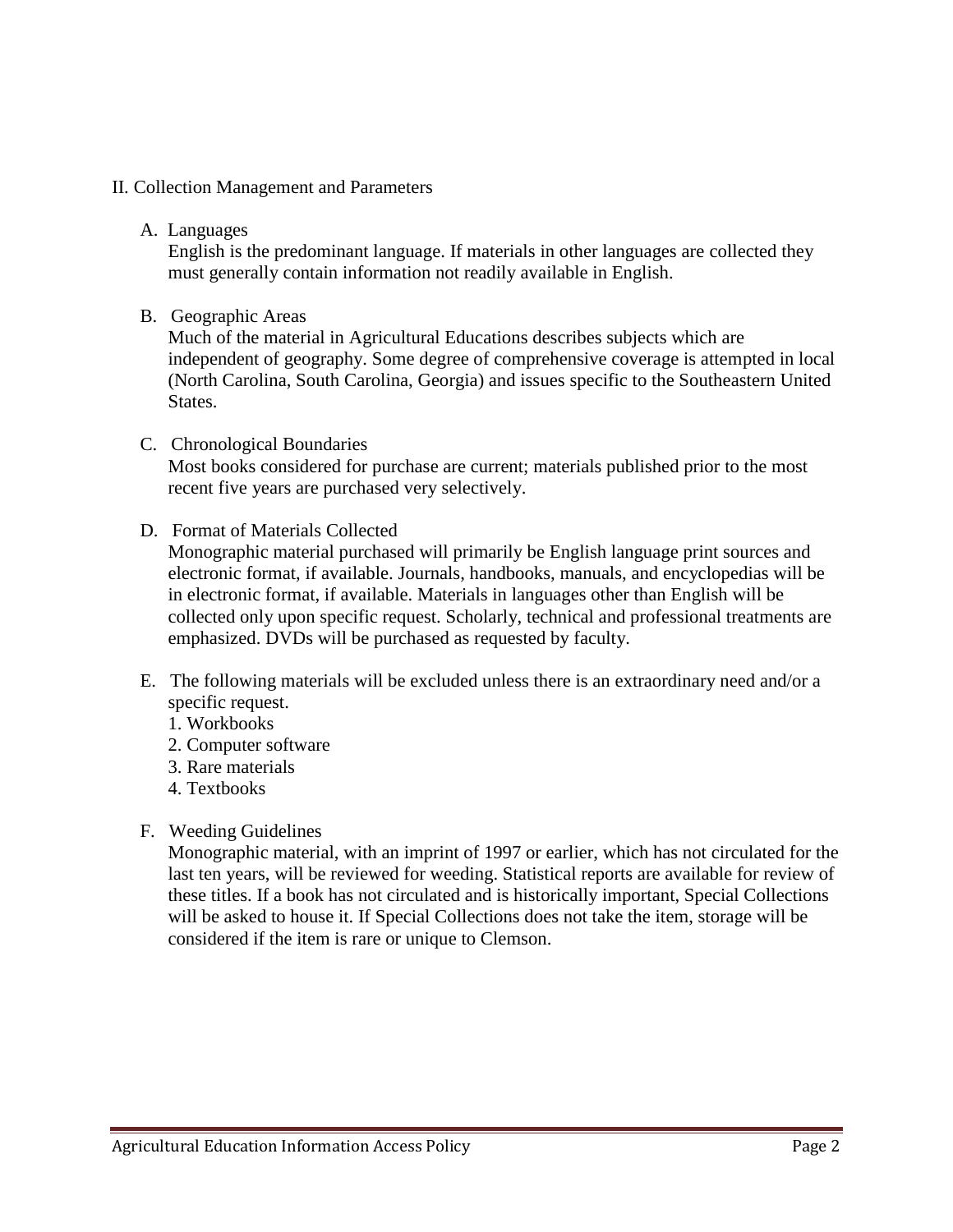- G. Library of Congress Subject Headings Agricultural Education
	- S 530-559Agricultural Education
		- S 531-539 Schools, Study and Teaching
		- S 539.5-542 Research, Experimentation
		- S 544-545 Agricultural Extension Work
		- S 548-548.6 Historic Farms
		- S 550-559 Expositions, Fairs, etc.

Narrower LC Subject Terms:

4-H clubs Agricultural extension work Agricultural students Agriculture Study and teaching Farmers' institutes Forestry schools and education Missions Agricultural work School farms

## H. Important Journals

Journal of Agricultural Education Journal of Extension Journal of International Agricultural and Extension Education Journal of Agricultural Education and Extension Journal of Leadership Education Journal of Applied Communication Journal of Career & Technical Education Career & Technical Education Research North American Colleges and Teachers of Agriculture Journal

### III. Selection Tools and Review Sources

- A. List of courses offered each semester.
- B. Major Agricultural Education journals
- C. Publishers websites and catalogs
- D. Agricultural Educations society websites and catalogs
- E. GOBI service from YBP if funds are available